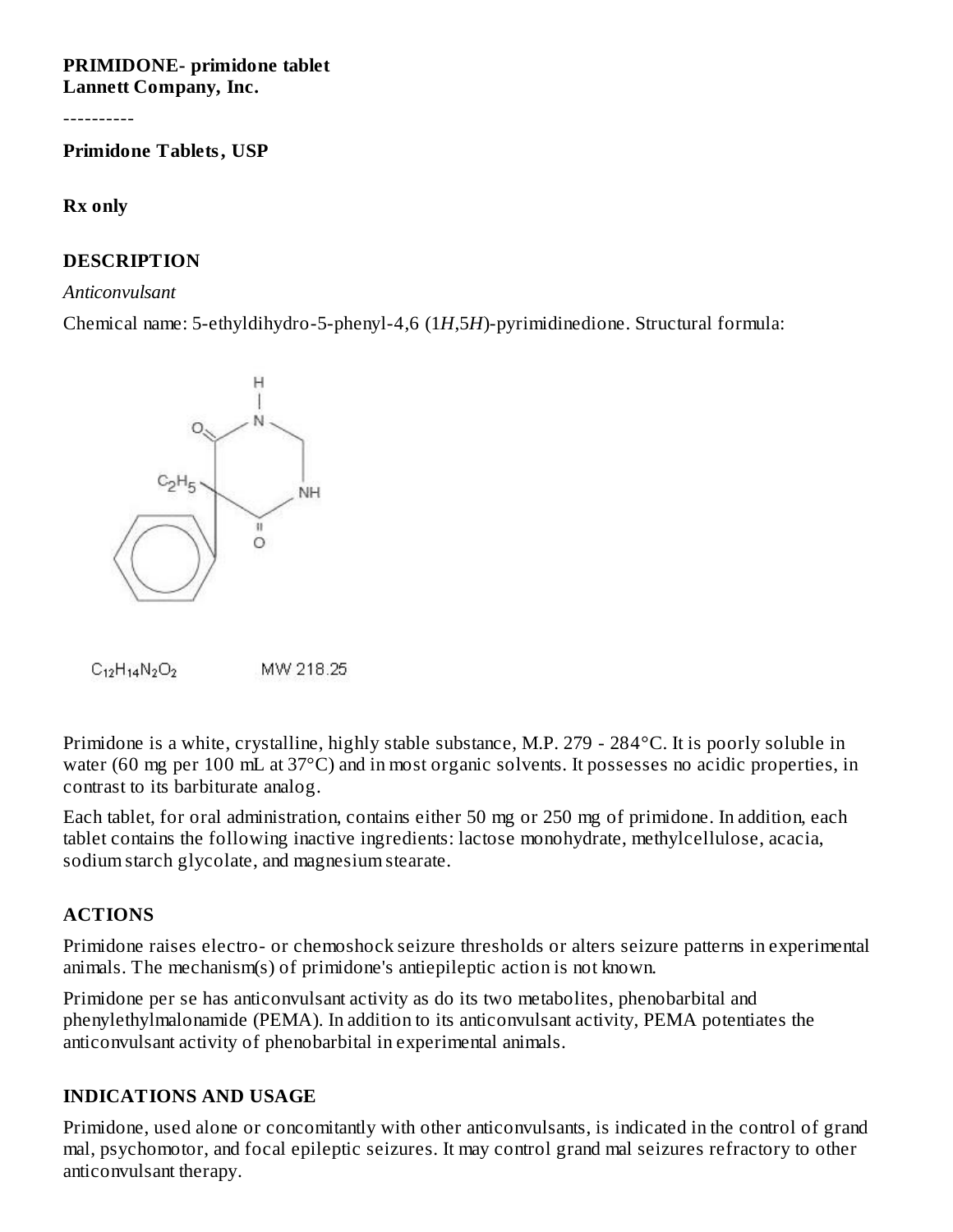## **CONTRAINDICATIONS**

Primidone is contraindicated in: 1) patients with porphyria and 2) patients who are hypersensitive to phenobarbital (see **ACTIONS**).

### **WARNINGS**

The abrupt withdrawal of antiepileptic medication may precipitate status epilepticus. The therapeutic efficacy of a dosage regimen takes several weeks before it can be assessed.

## *Suicidal Behavior and Ideation*

Antiepileptic drugs (AEDs), including primidone, increase the risk of suicidal thoughts or behavior in patients taking these drugs for any indication. Patients treated with any AED for any indication should be monitored for the emergence or worsening of depression, suicidal thoughts or behavior, and/or any unusual changes in mood or behavior.

Pooled analyses of 199 placebo-controlled clinical trials (mono- and adjunctive therapy) of 11 different AEDs showed that patients randomized to one of the AEDs had approximately twice the risk (adjusted Relative Risk 1.8, 95% CI:1.2, 2.7) of suicidal thinking or behavior compared to patients randomized to placebo. In these trials, which had a median treatment duration of 12 weeks, the estimated incidence rate of suicidal behavior or ideation among 27,863 AED-treated patients was 0.43%, compared to 0.24% among 16,029 placebo-treated patients, representing an increase of approximately one case of suicidal thinking or behavior for every 530 patients treated. There were four suicides in drug-treated patients in the trials and none in placebo-treated patients, but the number is too small to allow any conclusion about drug effect on suicide.

The increased risk of suicidal thoughts or behavior with AEDs was observed as early as one week after starting drug treatment with AEDs and persisted for the duration of treatment assessed. Because most trials included in the analysis did not extend beyond 24 weeks, the risk of suicidal thoughts or behavior beyond 24 weeks could not be assessed. The risk of suicidal thoughts or behavior was generally consistent among drugs in the data analyzed. The finding of increased risk with AEDs of varying mechanisms of action and across a range of indications suggests that the risk applies to all AEDs used for any indication. The risk did not vary substantially by age (5-100 years) in the clinical trials analyzed.

| <b>Indication</b> | <b>Placebo</b><br><b>Patients with</b><br><b>Events Per</b><br><b>1000 Patients</b> | with Events<br><b>Per 1000</b><br><b>Patients</b> | Drug Patients Relative Risk: Incidence of<br><b>Events in Drug</b><br><b>Patients/Incidence in</b><br><b>Placebo Patients</b> | <b>Risk Difference:</b><br><b>Additional Drug Patients</b><br>with Events Per 1000<br><b>Patients</b> |
|-------------------|-------------------------------------------------------------------------------------|---------------------------------------------------|-------------------------------------------------------------------------------------------------------------------------------|-------------------------------------------------------------------------------------------------------|
| Epilepsy          | 1.0                                                                                 | 3.4                                               | 3.5                                                                                                                           | 2.4                                                                                                   |
| Psychiatric 5.7   |                                                                                     | 8.5                                               | 1.5                                                                                                                           | 2.9                                                                                                   |
| Other             | 1.0                                                                                 | 1.8                                               | 1.9                                                                                                                           | 0.9                                                                                                   |
| Total             | 2.4                                                                                 | 4.3                                               | 1.8                                                                                                                           | 1.9                                                                                                   |

Table 1 shows absolute and relative risk by indication for all evaluated AEDs.

**Table 1 Risk by indication for antiepileptic drugs in the pooled analysis**

The relative risk for suicidal thoughts or behavior was higher in clinical trials for epilepsy than in clinical trials for psychiatric or other conditions, but the absolute risk differences were similar for the epilepsy and psychiatric indications.

Anyone considering prescribing primidone or any other AED must balance the risk of suicidal thoughts or behavior with the risk of untreated illness. Epilepsy and many other illnesses for which AEDs are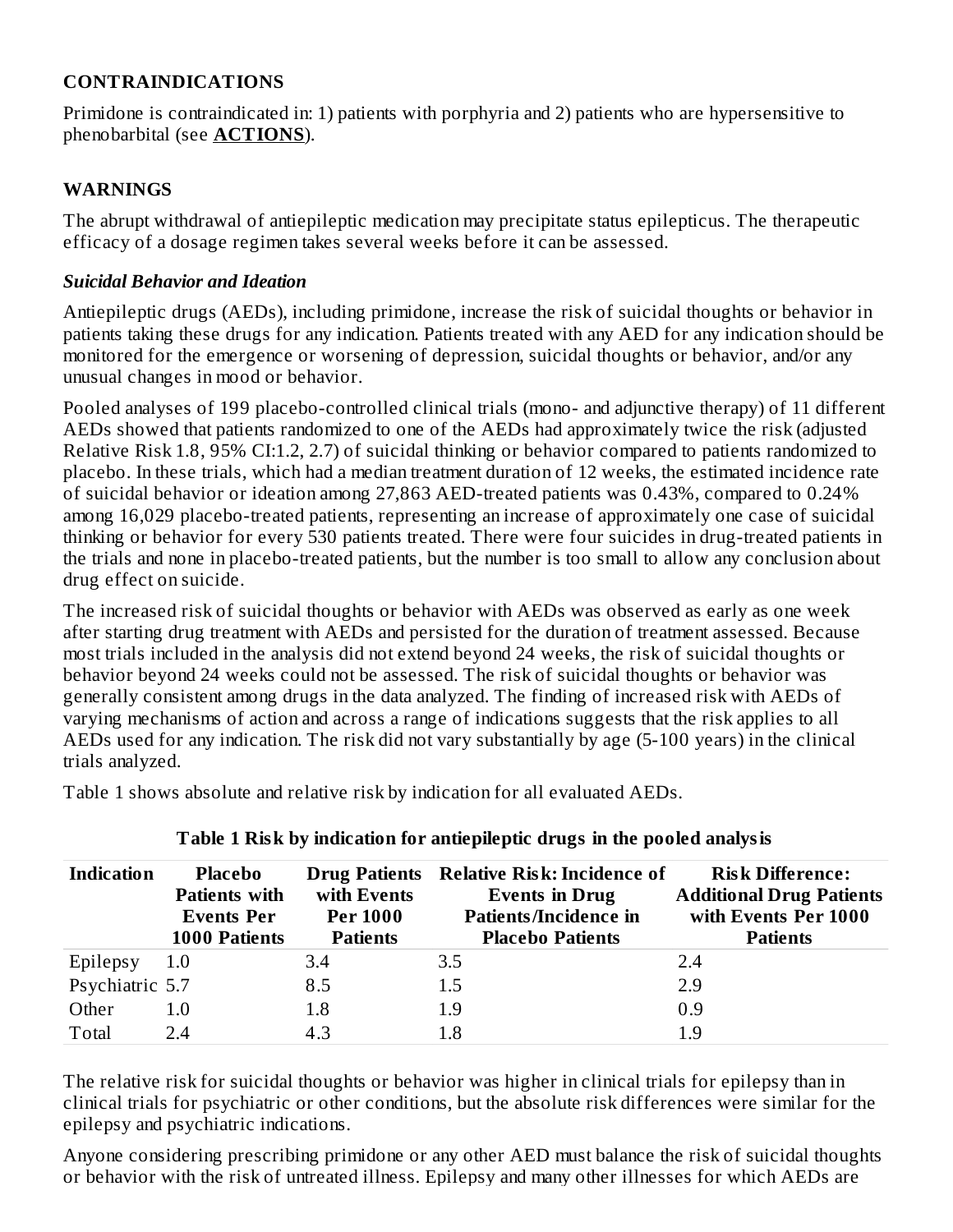prescribed are themselves associated with morbidity and mortality and an increased risk of suicidal thoughts and behavior. Should suicidal thoughts and behavior emerge during treatment, the prescriber needs to consider whether the emergence of these symptoms in any given patient may be related to the illness being treated.

Patients, their caregivers, and families should be informed that AEDs increase the risk of suicidal thoughts and behavior and should be advised of the need to be alert for the emergence or worsening of the signs and symptoms of depression, any unusual changes in mood or behavior, or the emergence of suicidal thoughts, behavior, or thoughts about self-harm. Behaviors of concern should be reported immediately to healthcare providers.

## *Usage in Pregnancy*

To provide information regarding the effects of *in utero* exposure to primidone, physicians are advised to recommend that pregnant patients taking primidone enroll in the North American Antiepileptic Drug (NAAED) Pregnancy Registry. This can be done by calling the toll free number 1-888-233-2334, and must be done by patients themselves. Information on the registry can also be found at the website http://www.aedpregnancyregistry.org/.

The effects of primidone in human pregnancy and nursing infants are unknown.

Recent reports suggest an association between the use of anticonvulsant drugs by women with epilepsy and an elevated incidence of birth defects in children born to these women. Data are more extensive with respect to diphenylhydantoin and phenobarbital, but these are also the most commonly prescribed anticonvulsants; less systematic or anecdotal reports suggest a possible similar association with the use of all known anticonvulsant drugs.

The reports suggesting an elevated incidence of birth defects in children of drug-treated epileptic women cannot be regarded as adequate to prove a definite cause and effect relationship.

There are intrinsic methodologic problems in obtaining adequate data on drug teratogenicity in humans; the possibility also exists that other factors leading to birth defects, e.g., genetic factors or the epileptic condition itself, may be more important than drug therapy. The great majority of mothers on anticonvulsant medication deliver normal infants. It is important to note that anticonvulsant drugs should not be discontinued in patients in whom the drug is administered to prevent major seizures because of the strong possibility of precipitating status epilepticus with attendant hypoxia and threat to life. In individual cases where the severity and frequency of the seizure disorders are such that the removal of medication does not pose a serious threat to the patient, discontinuation of the drug may be considered prior to and during pregnancy, although it cannot be said with any confidence that even minor seizures do not pose some hazard to the developing embryo or fetus.

The prescribing physician will wish to weigh these considerations in treating or counseling epileptic women of childbearing potential. Neonatal hemorrhage, with a coagulation defect resembling vitamin K deficiency, has been described in newborns whose mothers were taking primidone and other anticonvulsants. Pregnant women under anticonvulsant therapy should receive prophylactic vitamin K1 therapy for one month prior to, and during, delivery.

# **PRECAUTIONS**

The total daily dosage should not exceed 2 g. Since primidone therapy generally extends over prolonged periods, a complete blood count and a sequential multiple analysis-12 (SMA-12) test should be made every six months.

# *In Nursing Mothers*

There is evidence in mothers treated with primidone, the drug appears in the milk in substantial quantities. Since tests for the presence of primidone in biological fluids are too complex to be carried out in the average clinical laboratory, it is suggested that the presence of undue somnolence and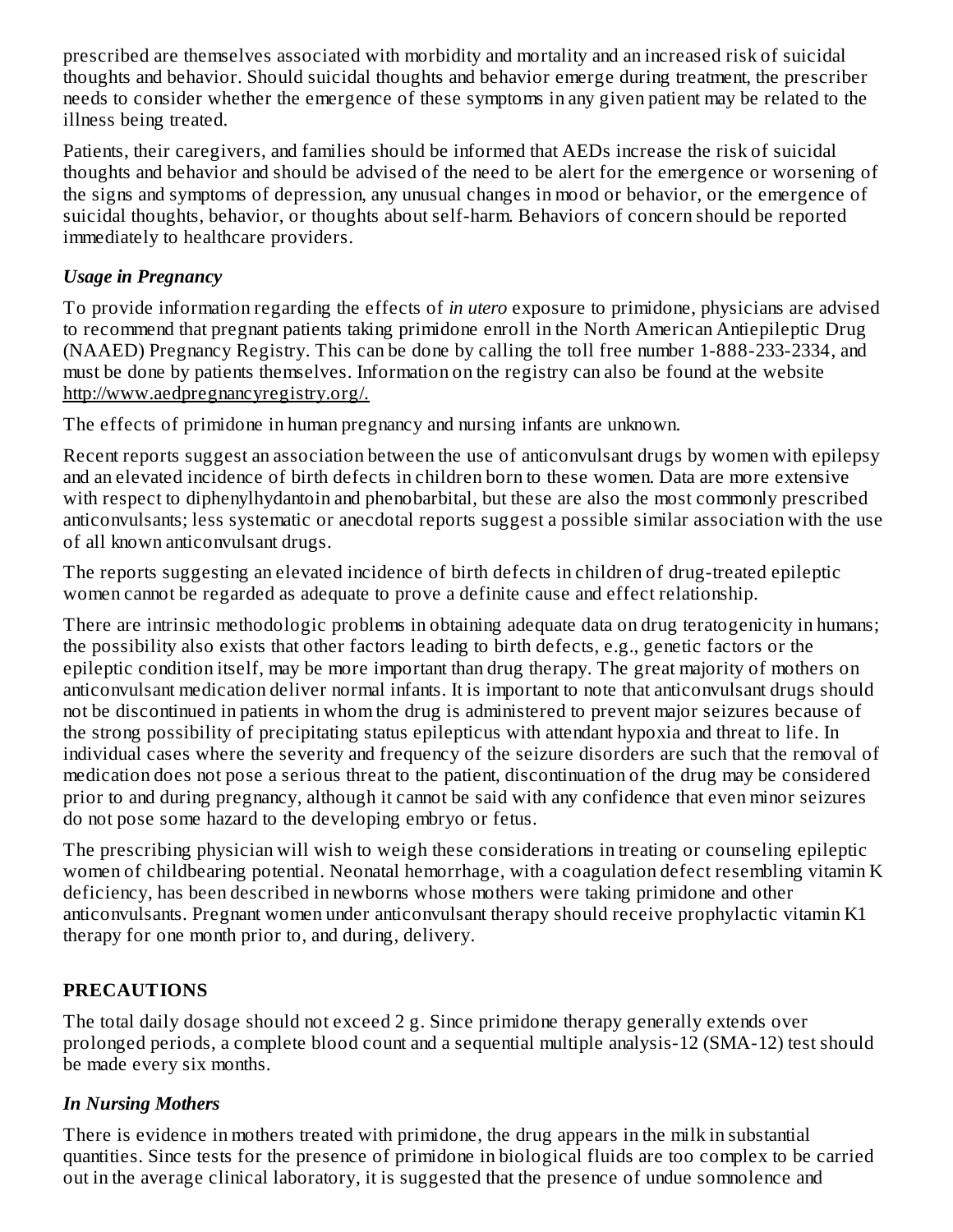drowsiness in nursing newborns of primidone-treated mothers be taken as an indication that nursing should be discontinued.

## *Information for Patients*

Suicidal Thinking and Behavior - Patients, their caregivers, and families should be counseled that AEDs, including primidone, may increase the risk of suicidal thoughts and behavior and should be advised of the need to be alert for the emergence or worsening of symptoms of depression, any unusual changes in mood or behavior, or the emergence of suicidal thoughts, behavior, or thoughts about selfharm. Behaviors of concern should be reported immediately to healthcare providers.

Patients should be encouraged to enroll in the NAAED Pregnancy Registry if they become pregnant. This registry is collecting information about the safety of antiepileptic drugs during pregnancy. To enroll, patients can call the toll free number 1-888-233-2334 (see Usage in Pregnancy section).

Please refer to the Primidone Tablets, USP Medication Guide provided with the product for more information.

## **ADVERSE REACTIONS**

The most frequently occurring early side effects are ataxia and vertigo. These tend to disappear with continued therapy, or with reduction of initial dosage. Occasionally, the following have been reported: nausea, anorexia, vomiting, fatigue, hyperirritability, emotional disturbances, sexual impotency, diplopia, nystagmus, drowsiness, and morbilliform skin eruptions. Granulocytopenia, agranulocytosis, and red-cell hypoplasia and aplasia, have been reported rarely. These and, occasionally, other persistent or severe side effects may necessitate withdrawal of the drug. Megaloblastic anemia may occur as a rare idiosyncrasy to primidone and to other anticonvulsants. The anemia responds to folic acid without necessity of discontinuing medication.

### **DOSAGE AND ADMINISTRATION**

### *Adult Dosage*

Patients 8 years of age and older who have received no previous treatment may be started on primidone according to the following regimen using either 50 mg or scored 250 mg primidone tablets:

Days 1 to 3: 100 to 125 mg at bedtime.

Days 4 to 6: 100 to 125 mg b.i.d.

Days 7 to 9: 100 to 125 mg t.i.d.

Day 10 to maintenance: 250 mg t.i.d.

For most adults and children 8 years of age and over, the usual maintenance dosage is three to four 250 mg primidone tablets in divided doses (250 mg t.i.d. or q.i.d.). If required, an increase to five or six 250 mg tablets daily may be made but daily doses should not exceed 500 mg q.i.d.

| KEY: $* = 50$ mg tablet; $\cdot = 250$ mg tablet |        |         |        |           |           |       |
|--------------------------------------------------|--------|---------|--------|-----------|-----------|-------|
| <b>DAY</b>                                       |        |         |        |           |           |       |
| AM                                               |        |         |        | $**$      | $**$      | $***$ |
| <b>NOON</b>                                      |        |         |        |           |           |       |
| <b>PM</b>                                        | $**$   | $**$    | $**$   | $**$      | $**$      | $**$  |
| <b>DAY</b>                                       |        |         | 9      | 10        |           |       |
| AM                                               | $**$   | $**$    | $***$  | $\bullet$ |           |       |
| $NLO$ $\Omega$                                   | عادعاد | ماد ماد | مادماد |           | Adjust to |       |

# **INITIAL: ADULTS AND CHILDREN OVER 8**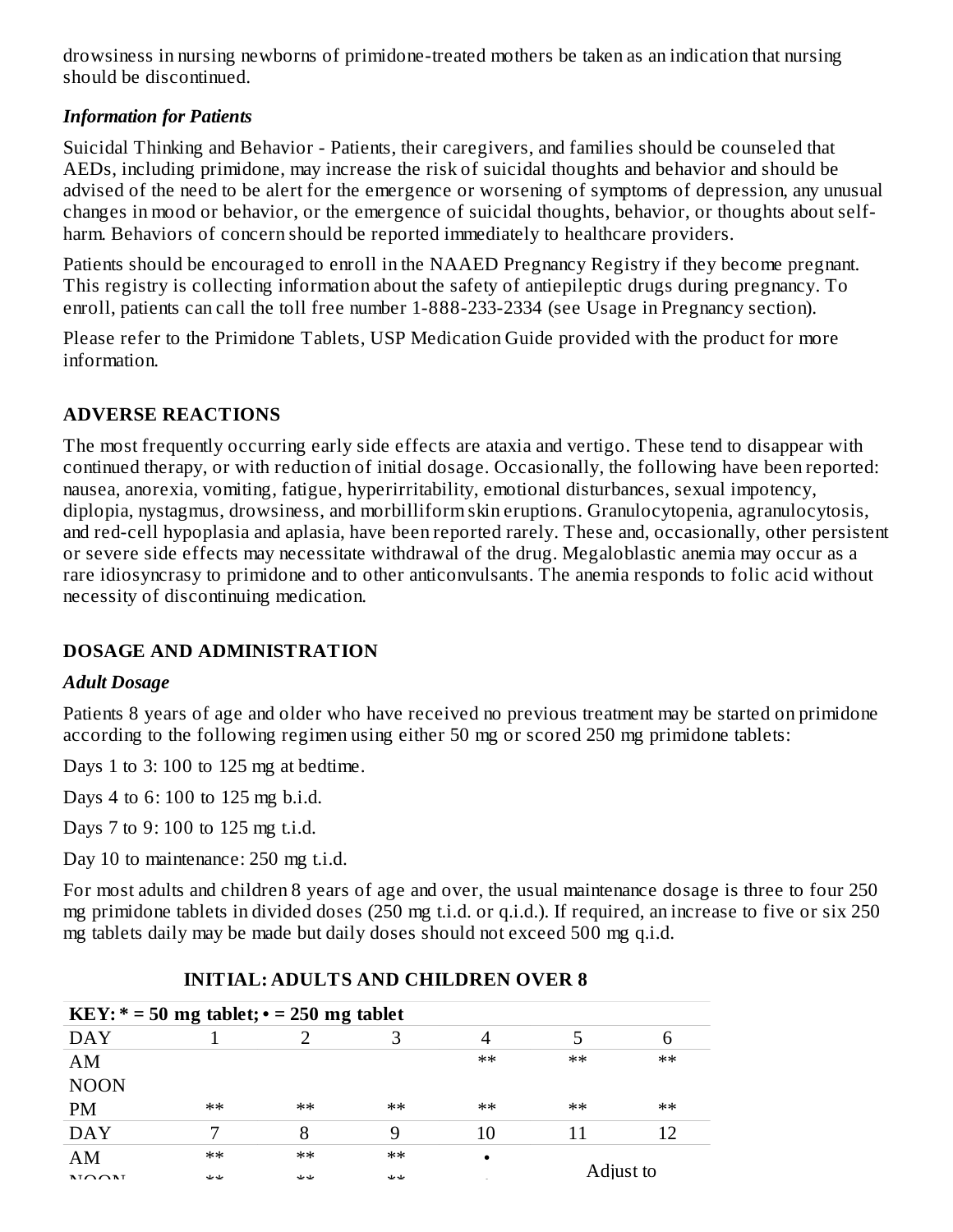| <b>INUUIN</b> | 1.1.11 | <b>SAMPLE</b> | <b>SAMPAY</b> | Maintenance |
|---------------|--------|---------------|---------------|-------------|
| <b>PM</b>     | **     | **            | $**$          |             |

Dosage should be individualized to provide maximum benefit. In some cases, serum blood level determinations of primidone may be necessary for optimal dosage adjustment. The clinically effective serum level for primidone is between 5 to 12 μg/mL.

#### *In Patients Already Receiving Other Anticonvulsants*

Primidone should be started at 100 to 125 mg at bedtime and gradually increased to maintenance level as the other drug is gradually decreased. This regimen should be continued until satisfactory dosage level is achieved for the combination, or the other medication is completely withdrawn. When therapy with primidone alone is the objective, the transition from concomitant therapy should not be completed in less than two weeks.

### *Pediatric Dosage*

For children under 8 years of age, the following regimen may be used:

Days 1 to 3: 50 mg at bedtime.

Days 4 to 6: 50 mg b.i.d.

Days 7 to 9: 100 mg b.i.d.

Day 10 to maintenance: 125 mg t.i.d. to 250 mg t.i.d.

For children under 8 years of age, the usual maintenance dosage is 125 to 250 mg three times daily or, 10 to 25 mg/kg/day in divided doses.

### **HOW SUPPLIED**

Primidone Tablets USP, 50 mg are available as white, round, flat faced, beveled edge, scored tablets debossed LAN over 1301, supplied in bottles of 100, 500 and 1000 tablets.

| 100 Tablets  | NDC 0527-1301-01 |
|--------------|------------------|
| 500 Tablets  | NDC 0527-1301-05 |
| 1000 Tablets | NDC 0527-1301-10 |

Primidone Tablets USP, 250 mg are available as white, round, flat faced, beveled edge, scored tablets debossed LAN over 1231, supplied in bottles of 100, 500 and 1000 tablets.

| 100 Tablets  | NDC 0527-1231-01 |
|--------------|------------------|
| 500 Tablets  | NDC 0527-1231-05 |
| 1000 Tablets | NDC 0527-1231-10 |

Store at 20° to 25°C (68° to 77°F) [see USP Controlled Room Temperature].

Dispense in a well-closed container as defined in the USP with a child-resistant closure.

Distributed by: Lannett Company, Inc. Philadelphia, PA 19136

Dispense with Medication Guide available at: www.lannett.com/med-guide/primidone

CIB70303E Rev. 06/20

### **MEDICATION GUIDE**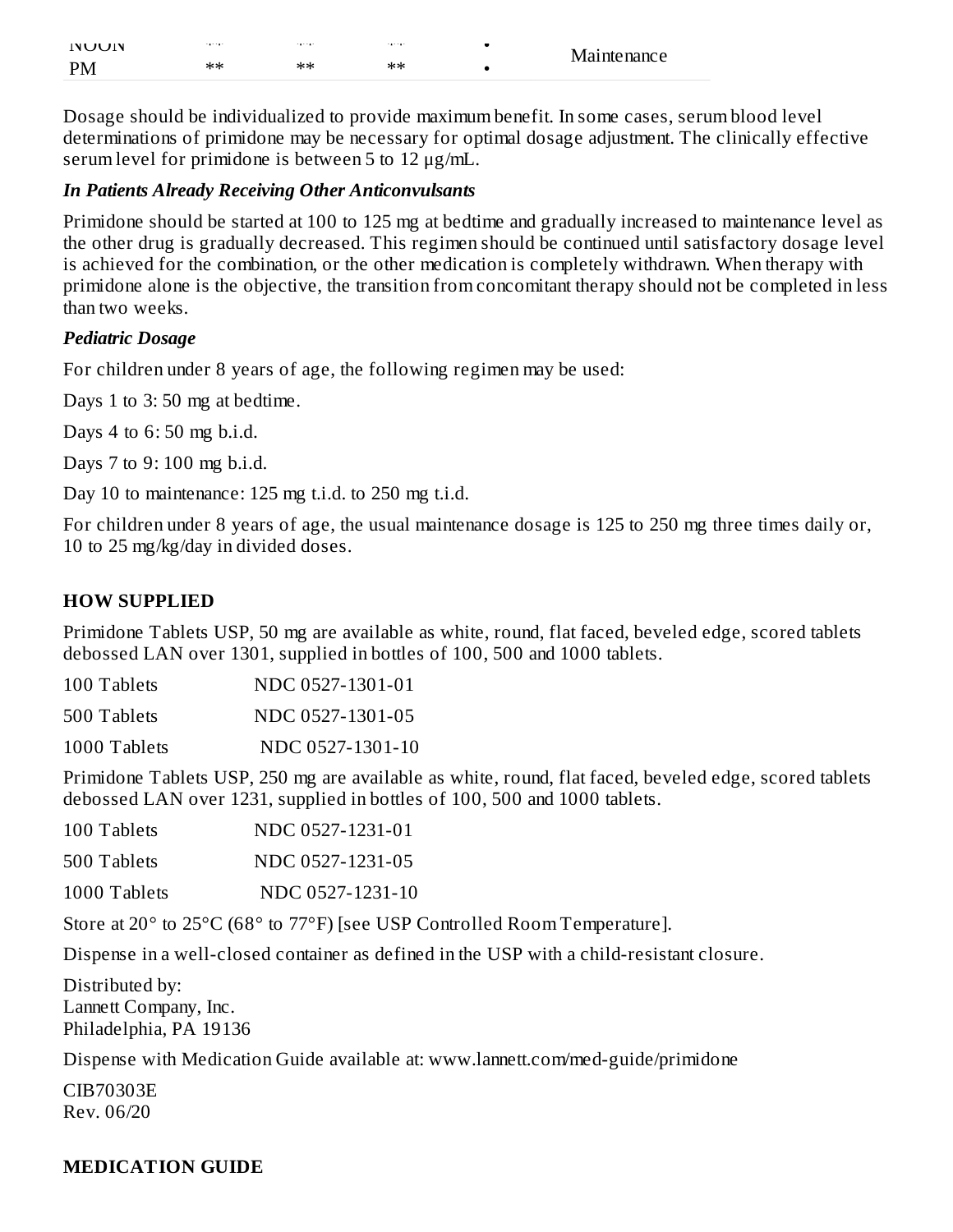Dispense with Medication Guide available at: www.lannett.com/med-guide/primidone

# **Primidone Tablets, USP**

Read this Medication Guide before you start taking primidone tablets, USP and each time you get a refill. There may be new information. This information does not take the place of talking to your healthcare provider about your medical condition or treatment.

## **What is the most important information I should know about Primidone Tablets, USP?**

## **Do not stop taking primidone tablets, USP without first talking to your healthcare provider.**

Stopping primidone tablets, USP suddenly can cause serious problems.

### **Primidone tablets, USP can caus e s erious side effects, including:**

### **1. Like other antiepileptic drugs, primidone tablets, USP may caus e suicidal thoughts or actions in a very small number of people, about 1 in 500.**

## **Call a healthcare provider right away if you have any of thes e symptoms, especially if they are new, wors e, or worry you:**

- thoughts about suicide or dying
- attempts to commit suicide
- new or worse depression
- new or worse anxiety
- feeling agitated or restless
- panic attacks
- trouble sleeping (insomnia)
- new or worse irritability
- acting aggressive, being angry, or violent
- acting on dangerous impulses
- an extreme increase in activity and talking (mania)
- other unusual changes in behavior or mood  $\bullet$

# **How can I watch for early symptoms of suicidal thoughts and actions?**

- Pay attention to any changes, especially sudden changes, in mood, behaviors, thoughts, or feelings.
- Keep all follow-up visits with your healthcare provider as scheduled.

Call your healthcare provider between visits as needed, especially if you are worried about symptoms.

# **Do not stop primidone tablets, USP without first talking to a healthcare provider.**

Stopping primidone tablets, USP suddenly can cause serious problems. Stopping a seizure medicine suddenly in a patient who has epilepsy can cause seizures that will not stop (status epilepticus).

Suicidal thoughts or actions can be caused by things other than medicines. If you have suicidal thoughts or actions, your healthcare provider may check for other causes.

# **What is Primidone Tablets, USP?**

Primidone tablets, USP is a prescription medicine used alone or with other medicines to treat people with:

- generalized tonic-clonic (grand mal) seizures
- complex partial (psychomotor) seizures
- partial (focal) epileptic seizures.

# **Who should not take Primidone Tablets, USP?**

Do not take primidone tablets, USP if you:

have a genetic disorder called porphyria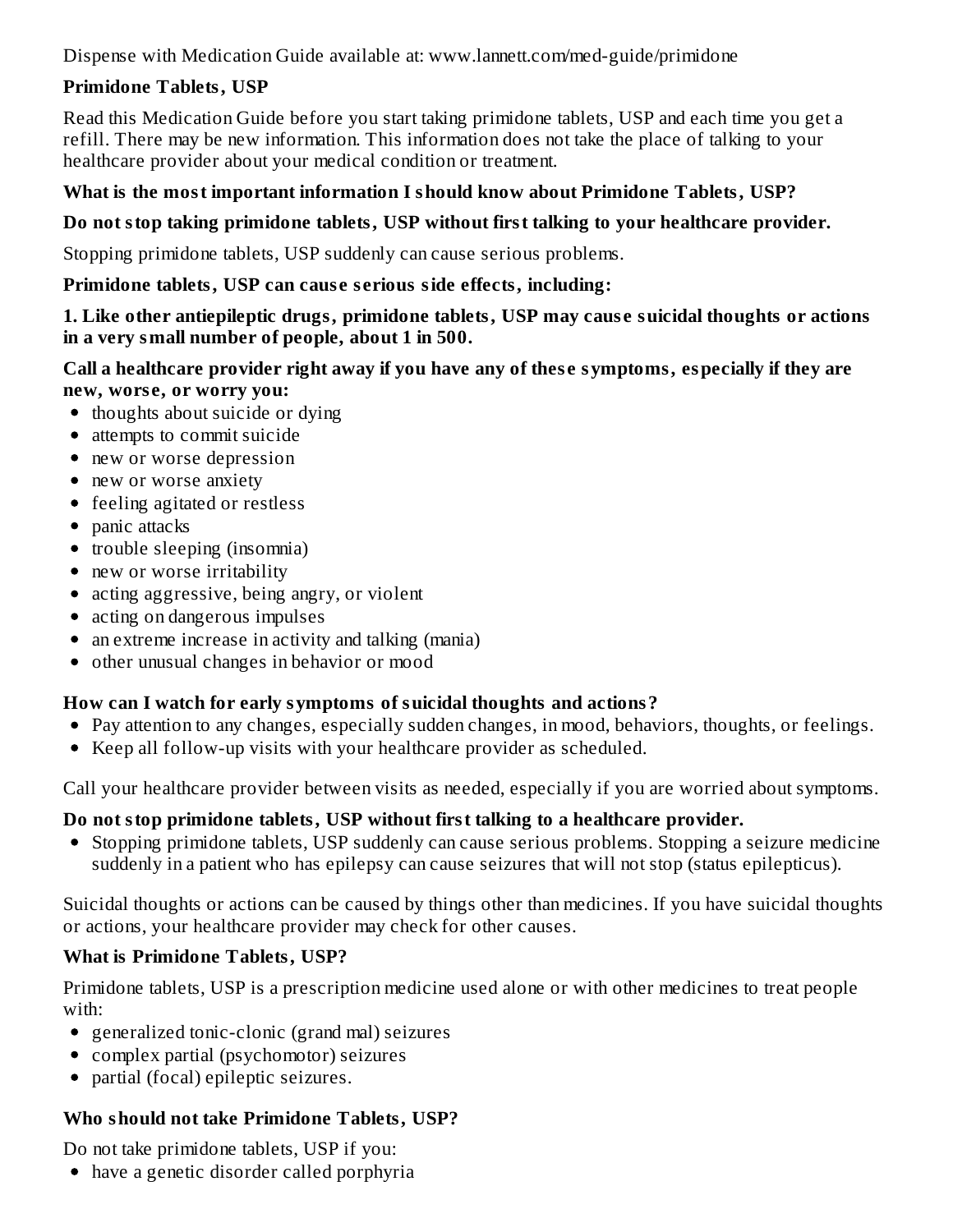• are allergic to phenobarbital

# **What should I tell my healthcare provider before taking Primidone Tablets, USP?**

Before you take primidone tablets, USP, tell your healthcare provider if you:

- have or have had depression, mood problems or suicidal thoughts or behavior
- have any other medical conditions
- are pregnant or planning to become pregnant. Primidone tablets, USP may harm your unborn baby. Tell your healthcare provider right away if you become pregnant while taking primidone tablets, USP. You and your healthcare provider will decide if you should take primidone tablets, USP while you are pregnant.
	- If you become pregnant while taking primidone tablets, USP, talk to your healthcare provider about registering with the North American Antiepileptic Drug (NAAED) Pregnancy Registry. You can enroll in this registry by calling 1-888-233-2334. The purpose of this registry is to collect information about the safety of antiepileptic drugs during pregnancy.
- are breastfeeding or plan to breastfeed. Primidone tablets, USP can pass into breast milk. Talk to your healthcare provider about the best way to feed your baby if you take primidone tablets, USP.

**Tell your healthcare provider about all the medicines you take,** including prescription and nonprescription medicines, vitamins, and herbal supplements. Taking primidone tablets, USP with certain other medicines can cause side effects or affect how well they work. Do not start or stop other medicines without talking to your healthcare provider.

Know the medicines you take. Keep a list of them and show it to your healthcare provider and pharmacist each time you get a new medicine.

# **How should I take Primidone Tablets, USP?**

Take primidone tablets, USP exactly as prescribed. Your healthcare provider will tell you how much primidone tablets, USP to take and when to take it.

- Your healthcare provider may change your dose. Do not change your dose without talking to your healthcare provider.
- Do not stop taking primidone tablets, USP without first talking to your healthcare provider. Stopping primidone tablets, USP suddenly can cause serious problems.
- If you take too much primidone tablets, USP, call your healthcare provider or local Poison Control Center right away.

# **What should I avoid while taking Primidone Tablets, USP?**

- Primidone tablets, USP can make you sleepy or dizzy. Do not drink alcohol or take other drugs that make you sleepy or dizzy while taking primidone tablets, USP without first discussing this with your healthcare provider. Taking primidone tablets, USP with alcohol or drugs that cause sleepiness or dizziness may make your sleepiness or dizziness worse.
- $\bullet$ Do not drive, operate heavy machinery, or do other dangerous activities until you know how primidone tablets, USP affects you. Primidone tablets, USP can slow your thinking and motor skills.

# **What are the possible side effects of Primidone Tablets, USP?**

# **See "What is the most important information I should know about Primidone Tablets, USP?".**

Primidone tablets, USP may cause other serious side effects including:

- Sleepiness that can be severe, especially when you first start taking primidone tablets, USP.
- Primidone tablets, USP may rarely cause blood problems. Symptoms may include:
	- fever, swollen glands, or sore throat that come and go or do not go away
	- Frequent infections or an infection that does not go away
	- tiredness
	- shortness of breath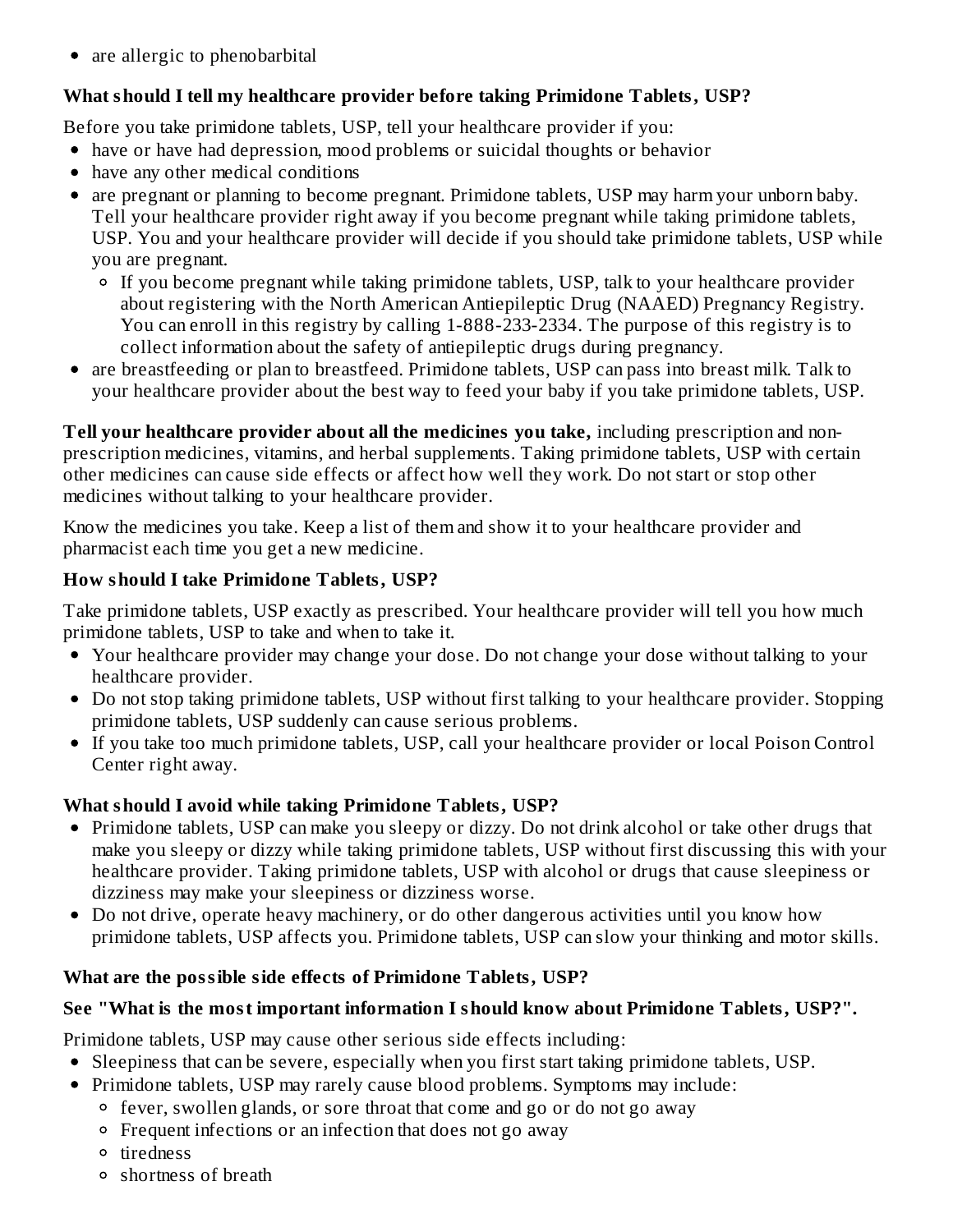- Primidone tablets, USP may rarely cause allergic reactions. Symptoms may include:
	- skin rash
	- hives
	- sores in your mouth
	- blistering or peeling skin

The most common side effects of primidone tablets, USP include:

- problems with walking and moving
- feelings of dizziness, spinning, or swaying (vertigo)

These are not all the possible side effects of primidone tablets, USP. For more information, ask your healthcare provider or pharmacist.

Tell your healthcare provider if you have any side effect that bothers you or that does not go away.

## **Call your doctor for medical advice about side effects. You may report side effects to FDA at 1- 800-FDA-1088.**

# **How should I store Primidone Tablets, USP?**

Store primidone tablets, USP at room temperature between 68°F to 77°F (20°C to 25°C) in a wellclosed container.

## **Keep primidone tablets, USP and all medicines out of the reach of children.**

## **General Information about Primidone Tablets, USP**

Medicines are sometimes prescribed for purposes other than those listed in a Medication Guide. Do not use primidone tablets, USP for a condition for which it was not prescribed. Do not give primidone tablets, USP to other people, even if they have the same symptoms that you have. It may harm them.

This Medication Guide summarizes the most important information about primidone tablets, USP. If you would like more information, talk with your healthcare provider. You can ask your pharmacist or healthcare provider for information about primidone tablets, USP that is written for health professionals.

For more information, call Lannett Company, Inc. at 1-844-834-0530.

# **What are the ingredients in Primidone Tablets, USP?**

Active Ingredient: primidone

Inactive ingredients: lactose monohydrate, acacia, methylcellulose, magnesium stearate, and sodium starch glycolate

Distributed by: Lannett Company, Inc. Philadelphia, PA 19136

This Medication Guide has been approved by the U.S. Food and Drug Administration

CIB70304E Rev. 06/20

# **PRINCIPAL DISPLAY PANEL**

NDC 0527-**1301**-01

**Primidone Tablets, USP**

**50 mg**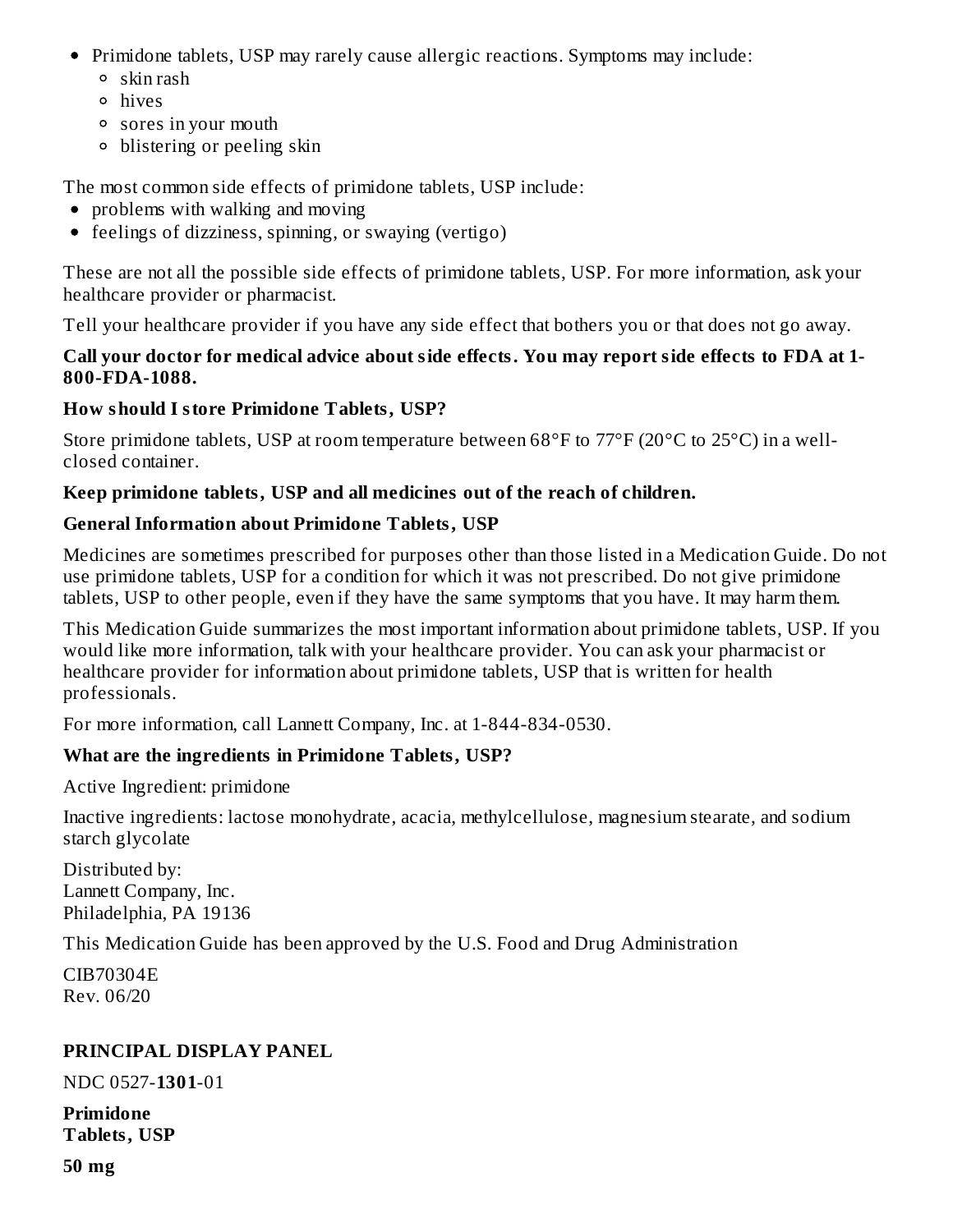#### **Print Medication Guide at: www.lannett.com/med-guide/primidone**

**Rx Only**

#### **100 Tablets**

#### **Lannett**



#### NDC 0527-**1231**-01

**Primidone Tablets, USP**

**250 mg**

**Print Medication Guide at: www.lannett.com/med-guide/primidone**

**Rx Only**

**100 Tablets**

**Lannett**

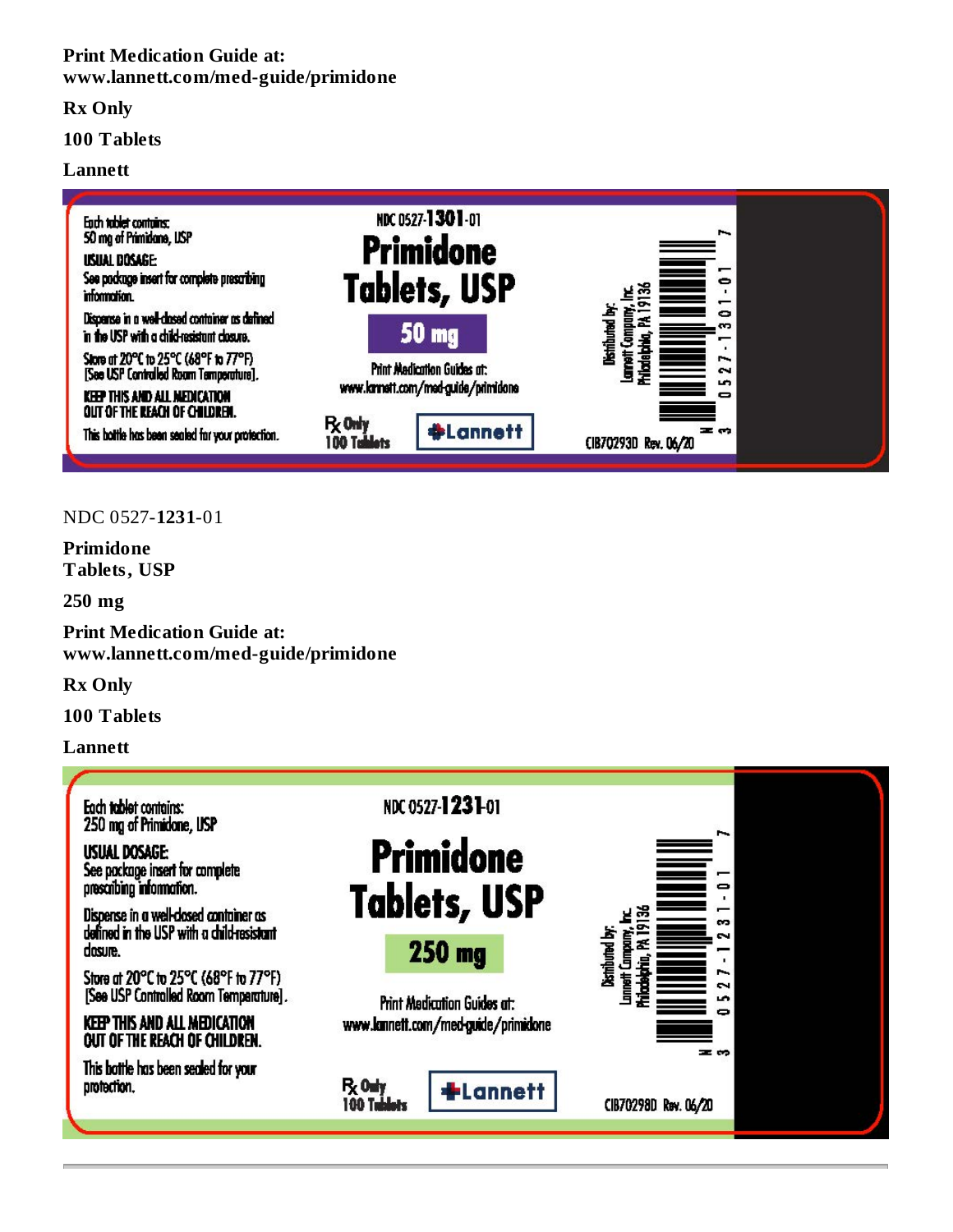| <b>Product Information</b>                                                            |              |                                               |                                                                                                           |                          |                                         |          |                           |
|---------------------------------------------------------------------------------------|--------------|-----------------------------------------------|-----------------------------------------------------------------------------------------------------------|--------------------------|-----------------------------------------|----------|---------------------------|
| Product Type                                                                          |              | HUMAN PRESCRIPTION DRUG<br>Item Code (Source) |                                                                                                           |                          |                                         |          | NDC:0527-1301             |
| <b>Route of Administration</b>                                                        |              | ORAL                                          |                                                                                                           |                          |                                         |          |                           |
|                                                                                       |              |                                               |                                                                                                           |                          |                                         |          |                           |
| <b>Active Ingredient/Active Moiety</b>                                                |              |                                               |                                                                                                           |                          |                                         |          |                           |
| <b>Ingredient Name</b>                                                                |              |                                               |                                                                                                           |                          | <b>Basis of Strength</b>                |          | Strength                  |
| PRIMIDONE (UNII: 13AFD7670Q) (PRIMIDONE - UNII:13AFD7670Q)                            |              |                                               |                                                                                                           |                          | <b>PRIMIDONE</b>                        |          | 50 mg                     |
|                                                                                       |              |                                               |                                                                                                           |                          |                                         |          |                           |
| <b>Inactive Ingredients</b>                                                           |              |                                               |                                                                                                           |                          |                                         |          |                           |
|                                                                                       |              |                                               | <b>Ingredient Name</b>                                                                                    |                          |                                         |          | Strength                  |
| LACTOSE MONOHYDRATE (UNII: EWQ57Q8I5X)                                                |              |                                               |                                                                                                           |                          |                                         |          |                           |
| <b>ACACIA</b> (UNII: 5C5403N26O)                                                      |              |                                               |                                                                                                           |                          |                                         |          |                           |
| METHYLCELLULOSE (400 CPS) (UNII: O0GN6F9B2Y)<br>MAGNESIUM STEARATE (UNII: 70097M6I30) |              |                                               |                                                                                                           |                          |                                         |          |                           |
| SO DIUM STARCH GLYCOLATE TYPE A POTATO (UNII: 5856J3G2A2)                             |              |                                               |                                                                                                           |                          |                                         |          |                           |
|                                                                                       |              |                                               |                                                                                                           |                          |                                         |          |                           |
|                                                                                       |              |                                               |                                                                                                           |                          |                                         |          |                           |
| <b>Product Characteristics</b>                                                        |              |                                               |                                                                                                           |                          |                                         |          |                           |
| Color                                                                                 | <b>WHITE</b> |                                               | <b>Score</b>                                                                                              |                          |                                         | 2 pieces |                           |
| <b>Shape</b>                                                                          | <b>ROUND</b> |                                               | <b>Size</b>                                                                                               |                          | 6mm                                     |          |                           |
| Flavor                                                                                |              |                                               | <b>Imprint Code</b>                                                                                       |                          |                                         | LAN;1301 |                           |
|                                                                                       |              |                                               |                                                                                                           |                          |                                         |          |                           |
| <b>Contains</b>                                                                       |              |                                               |                                                                                                           |                          |                                         |          |                           |
|                                                                                       |              |                                               |                                                                                                           |                          |                                         |          |                           |
| <b>Packaging</b>                                                                      |              |                                               |                                                                                                           |                          |                                         |          |                           |
| <b>Item Code</b><br>#                                                                 |              | <b>Package Description</b>                    |                                                                                                           |                          | Marketing Start Date Marketing End Date |          |                           |
| 1 NDC:0527-1301-01                                                                    |              |                                               | 100 in 1 BOTTLE; Type 0: Not a Combination Product                                                        | 05/24/2001               |                                         |          |                           |
| 2 NDC:0527-1301-05<br>3 NDC:0527-1301-10                                              |              |                                               | 500 in 1 BOTTLE; Type 0: Not a Combination Product<br>1000 in 1 BOTTLE; Type 0: Not a Combination Product | 05/24/2001<br>05/24/2001 |                                         |          |                           |
|                                                                                       |              |                                               |                                                                                                           |                          |                                         |          |                           |
|                                                                                       |              |                                               |                                                                                                           |                          |                                         |          |                           |
| <b>Marketing Information</b>                                                          |              |                                               |                                                                                                           |                          |                                         |          |                           |
| <b>Marketing Category</b><br><b>ANDA</b>                                              | ANDA084903   |                                               | <b>Application Number or Monograph Citation</b>                                                           | 05/24/2001               | <b>Marketing Start Date</b>             |          | <b>Marketing End Date</b> |
|                                                                                       |              |                                               |                                                                                                           |                          |                                         |          |                           |

| <b>Product Information</b>  |                         |                    |               |
|-----------------------------|-------------------------|--------------------|---------------|
| $\blacksquare$ Product Type | HUMAN PRESCRIPTION DRUG | Item Code (Source) | NDC:0527-1231 |